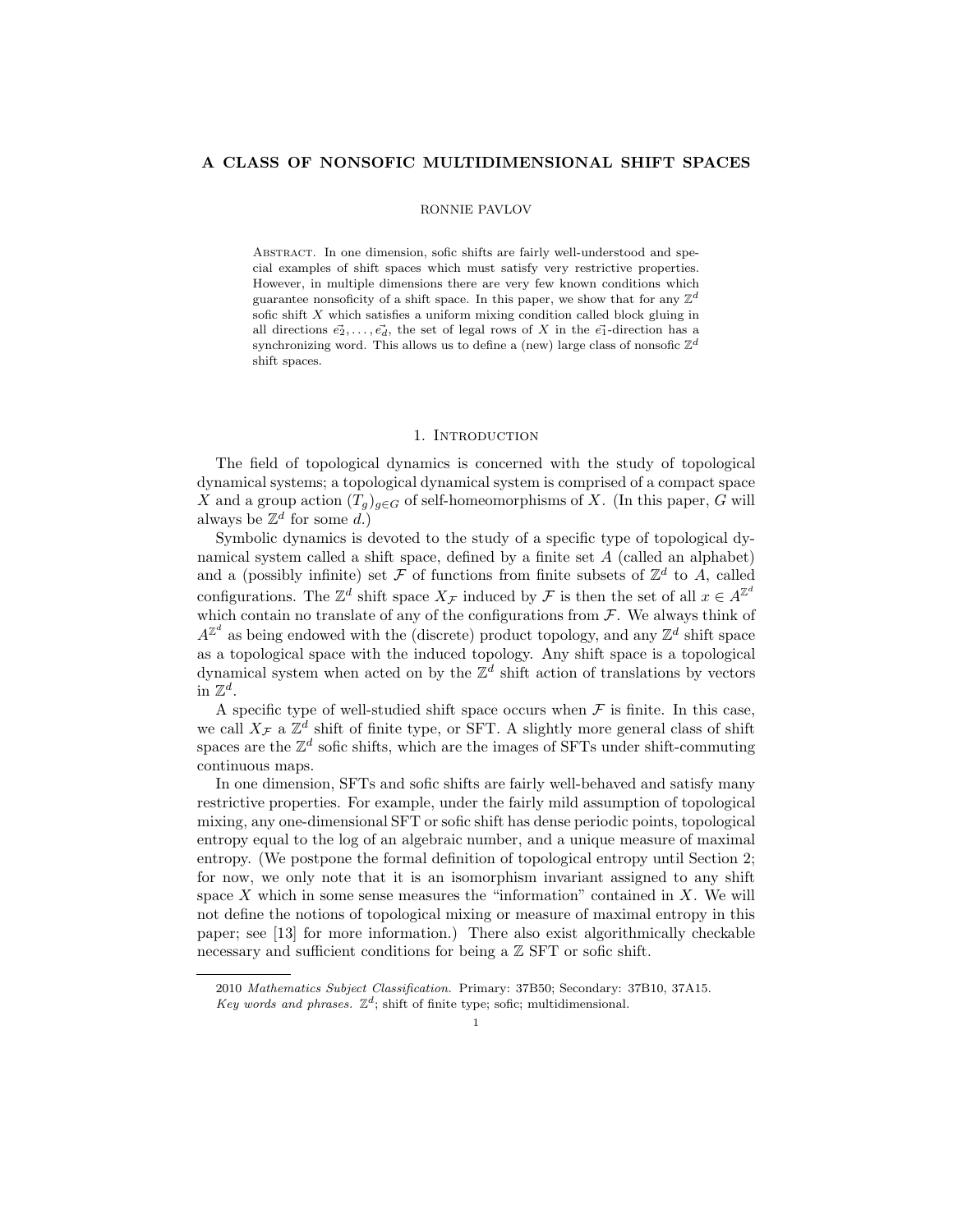### 2 RONNIE PAVLOV

In  $\mathbb{Z}^d$ , the situation is much different; sofic shifts and SFTs seem to be much more difficult objects to study. For instance, the question of whether a  $\mathbb{Z}^d$  SFT is even nonempty is algorithmically undecidable given the forbidden configurations. ([2], [14]) It is quite easy, however, to give examples of  $\mathbb{Z}^d$  shift spaces which are not SFTs. For example, consider the  $\mathbb{Z}^d$  shift space X on the alphabet  $\{0,1\}$  consisting of all  $\omega \in \{0,1\}^{\mathbb{Z}^d}$  which have either zero or one occurrences of the symbol 1. Then X is not an SFT: suppose for a contradiction that it is an SFT with  $\mathcal F$  contained in  $\{0,1\}^{\{1,\ldots,n\}^d}$  for some *n*. Then consider any  $\omega \in \{0,1\}^{\mathbb{Z}^d}$  which contains two 1 symbols, separated by a distance of more than n. Clearly  $\omega$  does not contain any configuration from F, but by definition  $\omega \notin X$ . This contradicts the assumption that  $X = X_{\mathcal{F}}$ .

The situation with sofic shifts is different; it seems difficult to prove that a  $\mathbb{Z}^d$ shift is nonsofic, since a  $\mathbb{Z}^d$  sofic shift might be induced by a factor map from an SFT with a much larger alphabet which loses a great deal of information.

There are (at least) two sufficient conditions in the literature for nonsoficity. Firstly, it was shown in [7] that any  $\mathbb{Z}^d$  sofic shift S must satisfy a condition called effectiveness, which means that there exists a Turing machine  $T$  which, on input *n*, outputs a configuration  $u^{(n)}$ , such that the collection  $\{u^{(n)}\}$  is a set of forbidden configurations inducing the shift space S, e.g.  $S = \{x \in A^{\mathbb{Z}^d} :$ x does not contain any  $u^{(n)}$ . Therefore, any noneffective shift space must be nonsofic. However, this condition is not so helpful for giving explicit examples of nonsofic shift spaces; most shift spaces in the literature have algorithmic descriptions, meaning that they are effective.

Secondly, it was shown in [4] that any  $\mathbb{Z}^d$  sofic shift S with positive topological entropy  $h(S)$  contains proper subsystems of topological entropy arbitrarily close to  $h(S)$ . As an application, we note that if a  $\mathbb{Z}^d$  shift space X has positive topological entropy and is minimal, meaning that it contains no proper nonempty subshift, then this result implies that  $X$  is nonsofic. (See  $[8]$  for a method of constructing such shift spaces.)

Our main result is a new sufficient condition for nonsoficity of a  $\mathbb{Z}^d$  shift space X.

**Theorem 1.1.** If Z is a  $\mathbb{Z}^d$  shift space on the alphabet A which is block gluing in the directions  $\vec{e_2}, \ldots, \vec{e_d}$ , and if the  $\mathbb Z$  shift space  $\{z|_{\mathbb Z \times \vec{v}} : z \in \mathbb Z, \vec{v} \in \mathbb Z^{d-1}\}$  consisting of all rows of points of Z in the  $\vec{e_1}$ -direction does not have a synchronizing word, then Z is not sofic.

(Here and in the rest of the paper,  $\{\vec{e}_i\}$  is the standard collection of basis vectors in  $\mathbb{Z}^d$ .) We postpone rigorous definitions until the next section, but will briefly address the two hypotheses of the theorem.

Block gluing, informally speaking, is a condition that allows very large rectangular configurations which appear in some points of  $X$  (possibly different ones) to coexist in a single point of X as long as they are separated by a certain distance, which does not depend on the size of the configurations chosen.

A synchronizing word for a  $\mathbb Z$  shift space X is essentially a word w for which the possible words which can appear to the left and right of  $w$  in a point of  $X$  are independent. More rigorously,  $w$  is synchronizing if for any words  $u$  and  $v$  for which the concatenations uw and wv appear in some points of  $X$ , the concatenation uwv appears in some point of X. It is well-known that  $\mathbb Z$  sofic shifts and SFTs have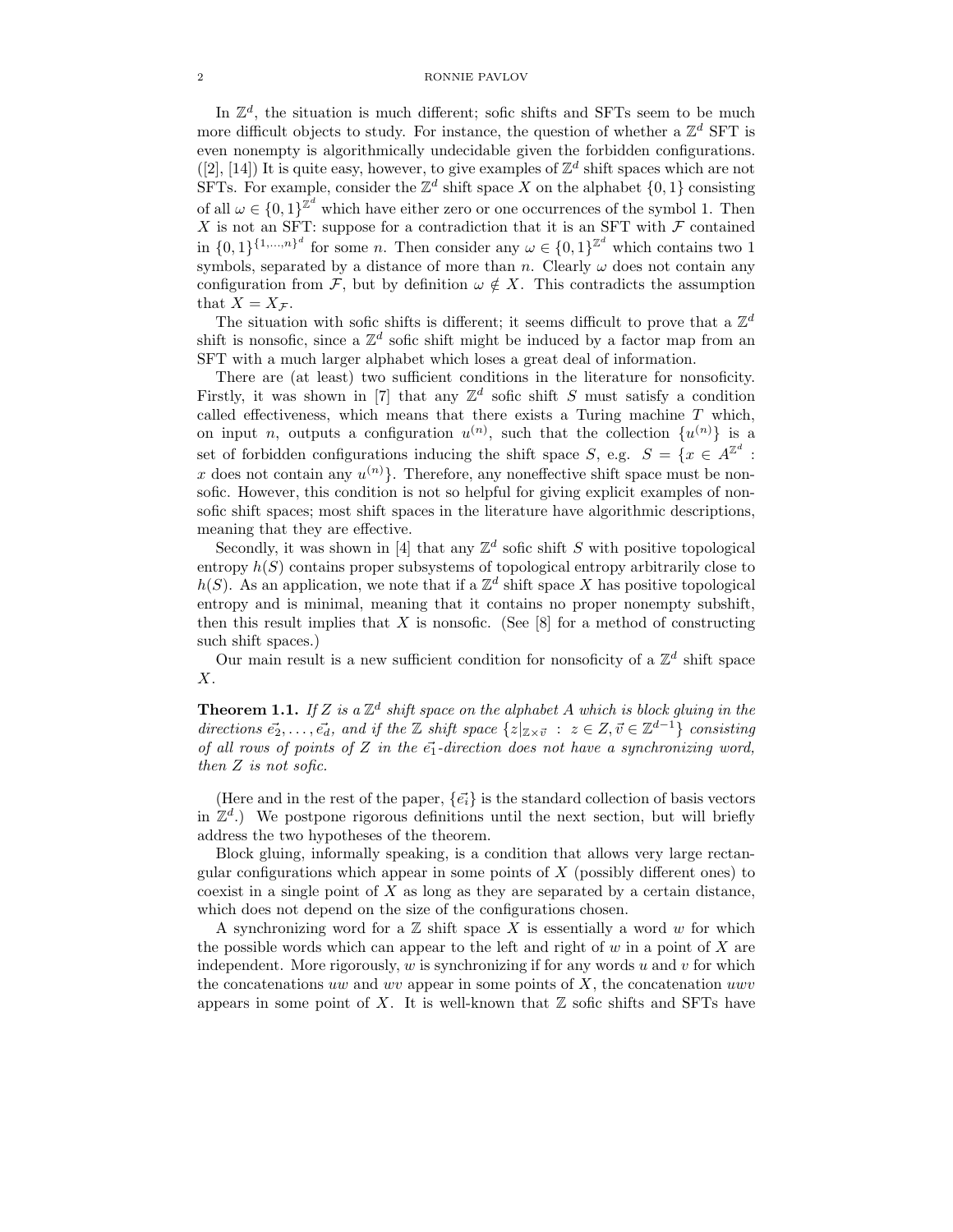synchronizing words (in fact, for any  $\mathbb Z$  SFT, all sufficiently long words are synchronizing!), and so our assumption that the set of rows of  $X$  has no synchronizing words is simply a condition guaranteeing that the set of rows of  $X$  is far from being sofic.

Our result gives at least one way to generate a large class of new nonsofic  $\mathbb{Z}^d$  shift spaces. First, choose any  $\mathbb Z$  shift space Y which is effective and has no synchronizing word, for example a Sturmian shift space with computable rotation number. (See [6], Chapter 6, for an introduction to Sturmian shift spaces.) Then, define X to be the independent product of Y along the directions  $\vec{e_2}, \ldots, \vec{e_d}$ , i.e.  $X := \{x \in$  $A^{\mathbb{Z}^d}$  :  $\forall \vec{v} \in \mathbb{Z}^{d-1}, \dots x(-1, \vec{v})x(0, \vec{v})x(1, \vec{v})\dots \in Y\}$ . Then X is block gluing in those directions and so nonsofic by our main result, but we claim that it does not satisfy either of the aforementioned existing conditions for nonsoficity.

Firstly, the fact that Y is effective implies that X is effective. Secondly,  $X$ contains subsystems with topological entropy arbitrarily close to  $h(X)$ : for any k, define  $X_k$  to be the subsystem of X consisting of points in X for which there exists  $i \in [0, k)$  such that  $x|_{\mathbb{Z}^{d-1} \times \{j\}} = x|_{\mathbb{Z}^{d-1} \times \{i\}}$  for every  $j \equiv i \pmod{k}$ . In other words, for each point in  $X_k$ , every kth  $(d-1)$ -dimensional hyperplane in the  $\vec{e_d}$ -direction is the same. It is then easily checked that  $h(X_k) = \frac{k-1}{k}h(X)$ .

Theorem 1.1 is also related to results about subdynamics of  $\mathbb{Z}^d$  sofic shifts, such as the following result, paraphrased slightly from comments following Theorem 1.4 from [7].

**Theorem 1.2.** ([7]) For any effective  $\mathbb Z$  shift space X, there exists a  $\mathbb Z^3$  sofic shift  $\tilde{X}$  such that X is the set of rows of  $\tilde{X}$  in the  $\vec{e}_1$ -direction. The effective Z shift spaces are the only ones which can arise in this way.

Two recent preprints ([1], [5]) extend this result to  $\mathbb{Z}^2$ . These results all imply that an incredibly diverse class of  $\mathbb Z$  shift spaces can be realized as the rows of a  $\mathbb{Z}^d$  sofic shift. However, their examples are very deterministic (in fact, constant!) along the other cardinal directions. Theorem 1.1 can then be thought of as a weak counterpoint: if one wishes to realize sufficiently esoteric shift spaces in the  $\vec{e}_1$ direction (such as a shift space without a synchronizing word), then at least some determinism is necessary along another direction.

## 2. Definitions and preliminaries

**Definition 2.1.** A configuration in  $\mathbb{Z}^d$  over a finite alphabet A is a function w from a finite set  $S \subset \mathbb{Z}^d$ , called the *shape* of w, to A. A word is a configuration in  $\mathbb{Z}$ whose shape is  $[m, n]$  for some  $m \leq n \in \mathbb{Z}$ . (Here and elsewhere, for any  $a \leq b \in \mathbb{Z}$ , [a, b] refers to the interval of integers  $\{a, a+1, \ldots, b\}$ .)

For any d and alphabet A, we denote by  $A^*$  the set of configurations in  $\mathbb{Z}^d$  over A.

**Definition 2.2.** A point  $x \in A^{\mathbb{Z}^d}$  contains a configuration  $w \in A^S$  if there exists  $\vec{v} \in \mathbb{Z}^d$  such that  $x(\vec{u} + \vec{v}) = w(\vec{u})$  for all  $\vec{u} \in S$ .

**Definition 2.3.** For any d and set  $\mathcal{F} \subseteq A^*$ , we say that  $\mathcal{F}$  induces a  $\mathbb{Z}^d$  shift space  $X_{\mathcal{F}} := \{x \in A^{\mathbb{Z}^d} \text{ : no configuration in } \mathcal{F} \text{ appears in } x\}.$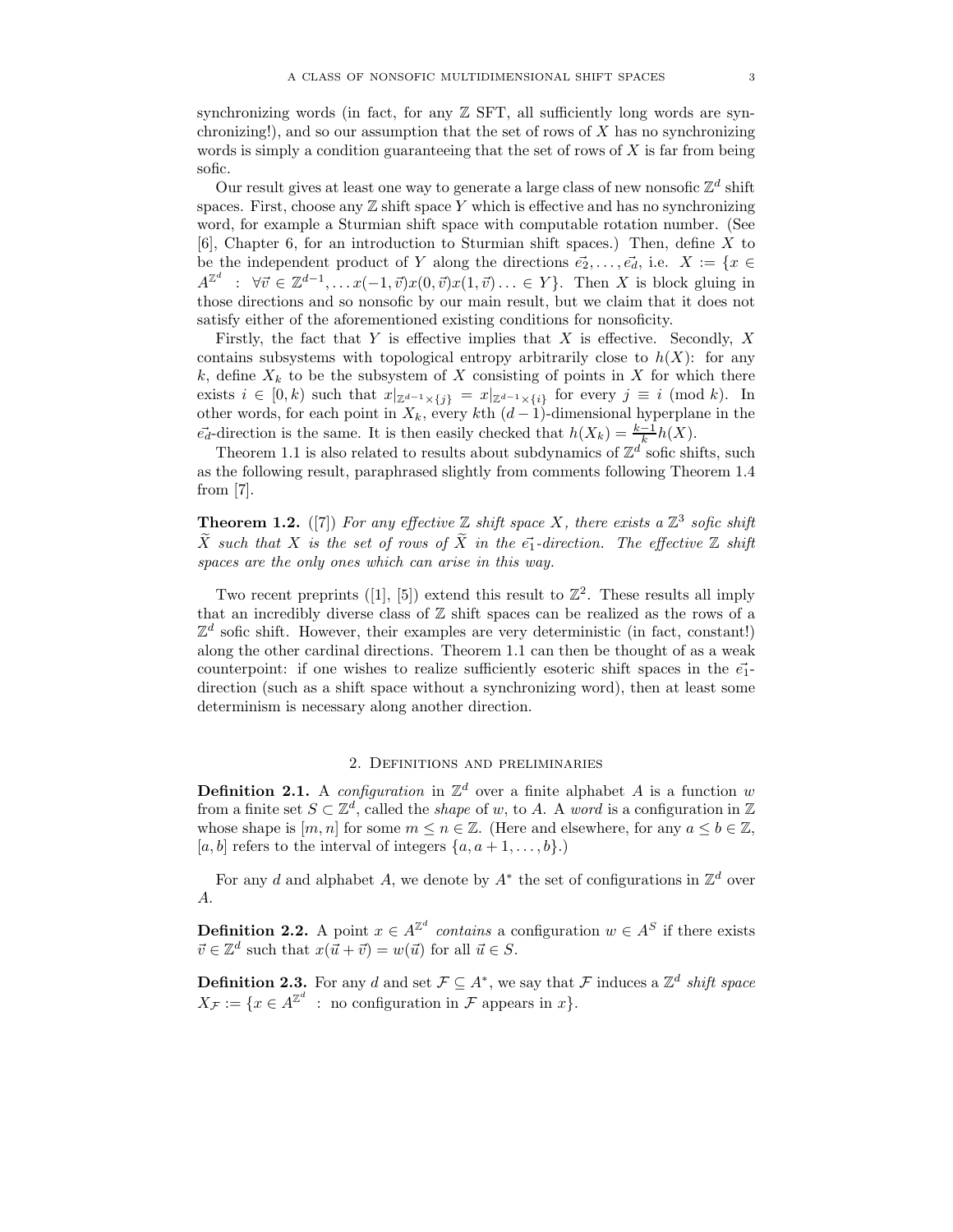We repeat that shift spaces are compact topological spaces when endowed with the induced product topology from  $A^{\mathbb{Z}^d}$ . They are also topological dynamical systems under the  $\mathbb{Z}^d$  shift action  $\sigma_{\vec{v}}$  by homeomorphisms, defined by  $(\sigma_{\vec{v}}(x))(\vec{u}) =$  $x(\vec{u} + \vec{v})$  for any  $x \in A^{\mathbb{Z}^d}$ .

**Definition 2.4.** For any d, a  $\mathbb{Z}^d$  shift of finite type or SFT is a shift space  $X_{\mathcal{F}}$ induced by a finite set  $\mathcal F$  of forbidden configurations. If all configurations in  $\mathcal F$  are adjacent pairs of letters, then  $X_{\mathcal{F}}$  is called a  $\mathbb{Z}^d$  nearest neighbor SFT.

**Definition 2.5.** A  $\mathbb{Z}^d$  factor map is a continuous map  $\phi$  from a  $\mathbb{Z}^d$  shift space X to a  $\mathbb{Z}^d$  shift space Y which is shift-commuting, i.e.  $\sigma_{\vec{v}}(\phi(x)) = \phi(\sigma_{\vec{v}}(x))$  for any  $x \in X$  and  $\vec{v} \in \mathbb{Z}^d$ .

**Definition 2.6.** A  $\mathbb{Z}^d$  sofic shift is the image of a  $\mathbb{Z}^d$  SFT under a  $\mathbb{Z}^d$  factor map.

In fact, given a  $\mathbb{Z}^d$  sofic shift S, it is well-known that there exists a  $\mathbb{Z}^d$  nearest neighbor SFT X and a factor map  $\phi$  such that  $S = \phi(X)$ , and  $\phi$  is a letter-to-letter map, i.e. for any  $x \in X$  and  $\vec{v} \in \mathbb{Z}^d$ ,  $(\phi(x))(\vec{v})$  depends only on  $x(\vec{v})$ .

**Definition 2.7.** For any  $\mathbb{Z}^d$  shift space X on the alphabet A, the language of X is  $L(X) := \{w \in A^* : \exists x \in X \text{ containing } w\}.$  For any finite  $S \subset \mathbb{Z}^d$ , we make the notation  $L_S(X) = L(X) \cap A^S$ .

**Definition 2.8.** The topological entropy of a  $\mathbb{Z}^d$  shift space X is

$$
h(X):=\lim_{n\to\infty}\frac{1}{n^d}\log|L_{[1,n]^d}(X)|.
$$

For the next five definitions, for words  $u, v$ , we use uv to denote the concatenation of u and v.

**Definition 2.9.** For any  $\mathbb{Z}$  shift space X and any word  $w \in L(X)$ , the follower set of w is  $F(w) := \{v \in L(X) : wv \in L(X)\}.$ 

**Definition 2.10.** For any Z shift space X and any word  $w \in L(X)$ , the predecessor set of w is  $P(w) := \{v \in L(X) : vw \in L(X)\}.$ 

**Definition 2.11.** For any Z shift space X, a word  $w \in L(X)$  is synchronizing if for all  $u, v \in L(X)$  for which uw and wv are in  $L(X)$ , it is also the case that  $uwv \in L(X)$ .

It follows immediately from the definition that  $w$  is synchronizing if and only if  $P(w) = P(wv)$  for all v for which  $wv \in L(X)$ .

**Definition 2.12.** For any finite alphabet A, a set  $S \subseteq A^*$  is *left-factorial* if for any  $v, w \in A^*$ , if  $vw \in S$ , then  $v \in S$ .

**Definition 2.13.** For any finite alphabet A, a set  $S \subseteq A^*$  is left-extendable if for any  $w \in S$ , there exists  $v \in A^*$  so that  $vw \in S$ .

It is easily checked that for any  $\mathbb Z$  shift space  $X, L(X)$  is left-factorial and leftextendable.

**Definition 2.14.** A  $\mathbb{Z}^d$  shift space X is block gluing in direction  $\vec{e_i}$  (with filling length L) if for any rectangular prisms R, R' with  $\min_{\vec{r} \in R, \vec{r}' \in R'} |r_i - r'_i| \geq L$ , and for any configurations  $u \in L_R(X)$  and  $u' \in L_{R'}(X)$ , there exists  $x \in X$  with  $x|_R = u$ and  $x|_{R'} = u'.$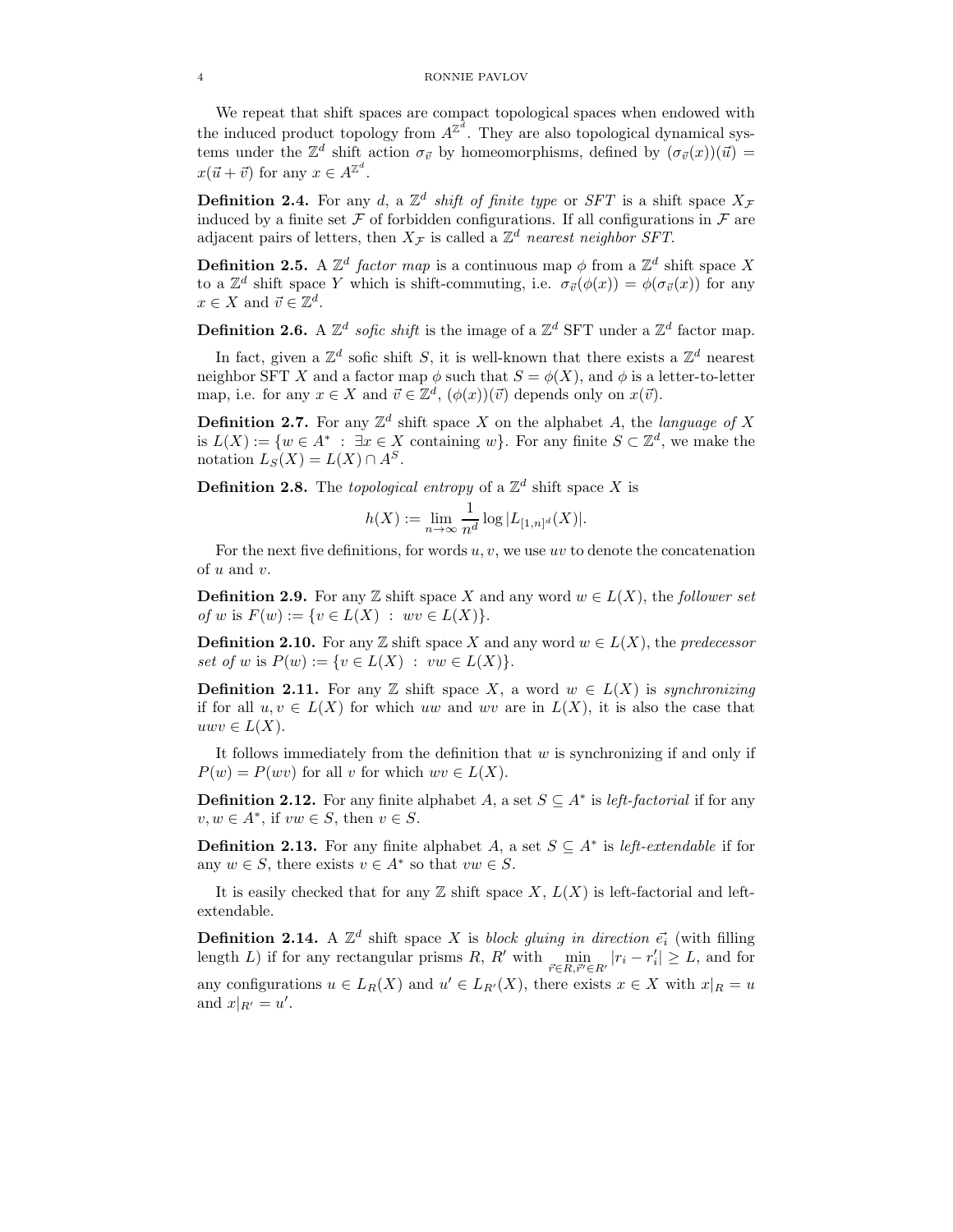In [3] and [12], a shift space is said to be block gluing if it is block gluing in every cardinal direction  $\vec{e_1}, \ldots, \vec{e_d}$ .

**Definition 2.15.** For any  $\mathbb{Z}^d$  shift space X on the alphabet A, the Z-projective subdynamics of X, denoted by  $P_{\mathbb{Z}}(X)$ , is the set of biinfinite sequences in the  $\vec{e}_1$ direction appearing in points of  $X$ .

Projective subdynamics were first defined in [10]. They were further studied in [12], where, among other things, the class of sofic shift spaces realizable as  $P_{\mathbb{Z}}(X)$ for a  $\mathbb{Z}^2$  SFT X was determined.

**Definition 2.16.**  $\vec{u}, \vec{v} \in \mathbb{Z}^d$  are adjacent if  $\sum_{i=1}^d |u_i - v_i| = 1$ .

**Definition 2.17.** For any finite set  $S \subset \mathbb{Z}^d$ , the *boundary* of S, written  $\partial S$ , is the set of  $\vec{u} \in S$  adjacent to some  $\vec{v} \in \mathbb{Z}^d \setminus S$ .

Note that our definition of  $\partial S$  is an "inner" boundary, meaning that  $\partial S \subseteq S$ . Many authors use  $\partial S$  to refer to the set of sites outside S but adjacent to a site within S, which is  $\partial(S^c)$  in our notation.

# 3. Proof of Theorem 1.1

We for now assume that  $d = 2$ . Take any  $\mathbb{Z}^2$  shift space Z with alphabet A as in the statement of Theorem 1.1, denote by  $L$  an integer greater than the filling length of Z in the  $\vec{e}_2$ -direction, and define  $X = P_{\mathbb{Z}}(Z)$ . By assumption, X has no synchronizing word. Choose any  $w^{(1)} \in L(X)$ . Since  $w^{(1)}$  is not synchronizing, there exists  $w^{(2)} \in L(X)$  so that  $w^{(1)}w^{(2)} \in L(X)$  and  $P(w^{(1)}w^{(2)}) \subsetneq$  $P(w^{(1)})$ . Since  $w^{(1)}w^{(2)}$  is not synchronizing, there exists  $w^{(3)} \in L(X)$  so that  $w^{(1)}w^{(2)}w^{(3)} \in L(X)$  and  $P(w^{(1)}w^{(2)}w^{(3)}) \subsetneq P(w^{(1)}w^{(2)})$ . We can continue in this fashion to define words  $w^{(1)}, w^{(2)}, \ldots$  such that  $w^{(1)} \ldots w^{(n)} \in L(X)$  for all  $n > 0$ , and  $P(w^{(1)} \dots w^{(n)}w^{(n+1)}) \subsetneq P(w^{(1)} \dots w^{(n)})$  for all  $n > 0$ . For every *n*, choose  $\bar{x}^{(n)} \in P(w^{(1)} \dots w^{(n)}) \setminus P(w^{(1)} \dots w^{(n)}w^{(n+1)})$ . Then for all  $n > 0$ ,  $w^{(1)} \dots w^{(n)} \in F(\overline{x}^{(n)})$ , but  $w^{(1)} \dots w^{(n)} w^{(n+1)} \notin F(\overline{x}^{(n)})$ .

For ease of notation, we define  $y^{(i)} = w^{(1)}w^{(2)} \dots w^{(i)}$  for any  $i \in \mathbb{N}$ . For any  $m \in \mathbb{N}$ , if  $N_m = \max(\{|\overline{x}^{(i)}|\}_{i \in [1,m]})$ , then we can use left-extendability of  $L(X)$  to extend each word  $\{\overline{x}^{(i)}\}_{i\in [1,m]}$  on the left to words  $\{x^{(m,i)}\}_{i\in [1,m]}$  of common length  $N_m$  sharing the defining property of  $\overline{x}^{(i)}$ ;  $y^{(i)} \in F(x^{(m,i)})$ , but  $y^{(i+1)} \notin F(x^{(m,i)})$ . Since  $L(X)$  is left-factorial and  $y^{(i)}$  is a prefix of  $y^{(i+1)}$  for every  $i \in [1, m-1]$ , for any  $i, j \in [1, m], y^{(j)} \in F(x^{(m,i)})$  iff  $j \leq i$ .

Suppose for a contradiction that Z is sofic. Then there exists a  $\mathbb{Z}^2$  nearest neighbor SFT Y and letter-to-letter factor map  $\phi$  so that  $\phi(Y) = Z$ . Define k to be the size of the alphabet B of Y, and as above define a set  $\{x^{(k^{2L}+1,i)}\}_{i\in[1,k^{2L}+1]}$ of words of common length  $N := N_{k^{2L}+1}$  and another set of words  $\{y^{(i)}\}_{i \in [1, k^{2L}+1]}$ such that for all  $i, j \in [1, k^{2L} + 1], y^{(j)} \in F(x^{(k^{2L} + 1, i)})$  iff  $j \leq i$ .

We need one new notation: for the remainder of the proof, for any  $b \in \mathbb{N}$  and words  $u^{(1)}, \ldots, u^{(b)} \in A^*$  with lengths  $a_1, \ldots, a_b$  respectively, we identify the b-tuple  $(u^{(1)}, u^{(2)}, \ldots, u^{(b)})$  with the configuration with shape  $\bigcup_{i=1}^b ([1, a_i] \times \{Li\})$  whose  $(Li)$ th row is  $u^{(i)}$ .

In this notation, for any  $p \in \mathbb{N}$ , define the collection  $S_p = (\{x^{(k^{2L}+1,i)}\}_{i \in [1,k^{2L}+1]})^p$  $=\{(x^{(k^{2L}+1,i_1)},...,x^{(k^{2L}+1,i_p)}) : 1 \leq i_1,...,i_p \leq k^{2L}+1\}$  consisting of configurations made up of p words from the set  $\{x^{(k^{2L}+1,i)}\}_{i\in[1,k^{2L}+1]}$ , separated by bands of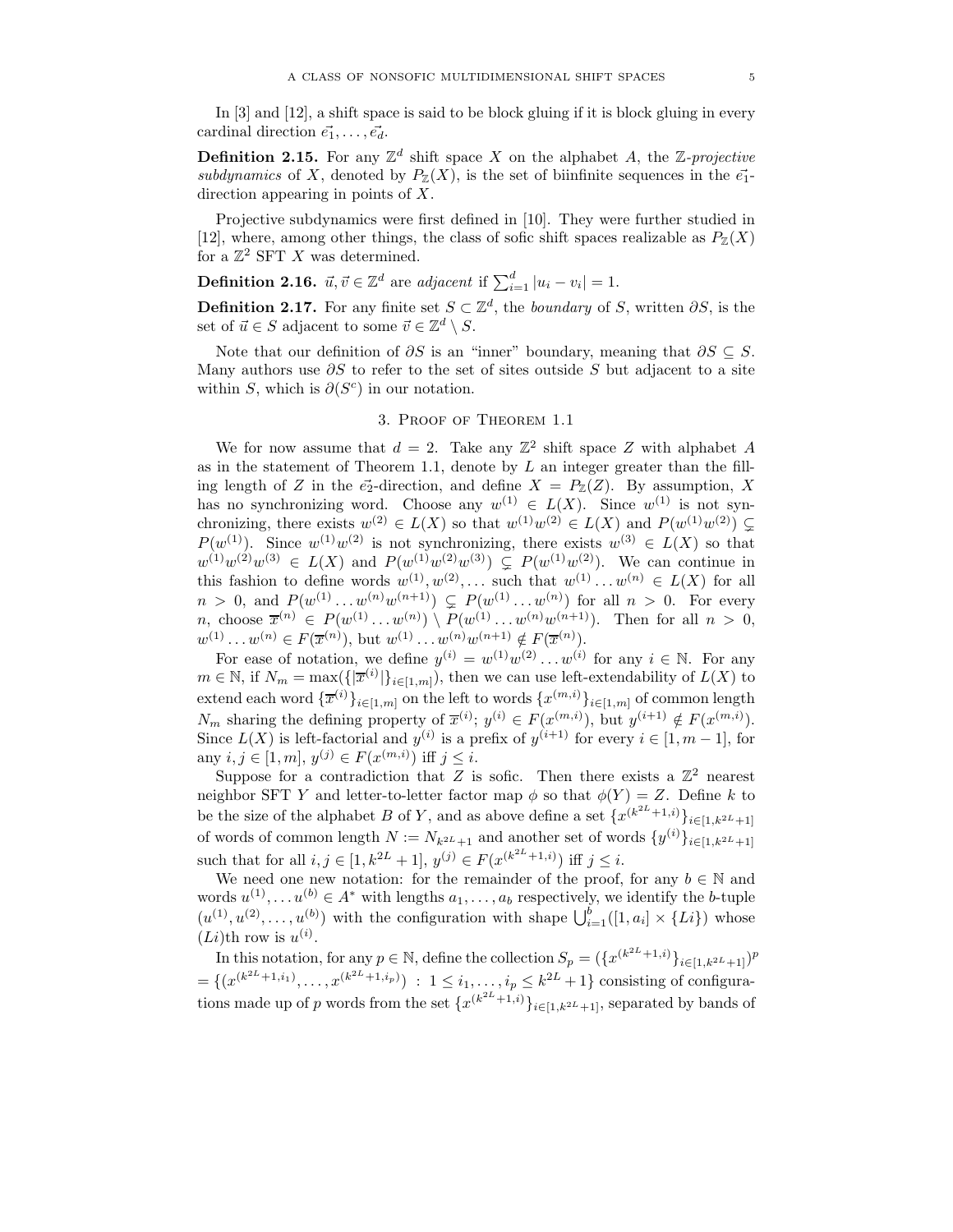L − 1 rows. Since each of the words  $x^{(k^{2L}+1,i)}$  is in  $L(X) \subset L(Z)$ , by block gluing of Z in the  $\vec{e_2}$ -direction each configuration in  $S_p$  is also in  $L(Z)$ .

Next, for any  $w \in S_p$ , define

$$
B(w) = \{v|_{\partial([1,N]\times[1,L_p])}:\ v\in L_{[1,N]\times[1,L_p]}(Y), \phi(v)|_{\bigcup_{i=1}^p([1,N]\times[L_i])} = w\},\
$$

the set of boundaries of extensions of  $\phi$ -preimages of w to legal configurations (in Y) on  $[1, N] \times [1, Lp]$ .

For any  $p \in \mathbb{N}$ , define  $D_p = L_{\partial([1,N]\times[1,L_p])}(Y)$ . Finally, for any  $\delta \in D_p$ , define the (possibly empty) set of configurations  $U(\delta) \subseteq (\{y^{(i)}\}_{i\in[1,k^{2L}+1]})^p$  by  $(y^{(i_1)},...,y^{(i_p)}) \in U(\delta)$  iff there exists  $z \in Y$  so that  $z|_{\partial([1,N] \times [1,L_p])} = \delta$  and, for each  $1 \leq j \leq p$ ,  $\phi(z|_{[N+1,N+|y^{(i_j)}|]\times\{L_j\}}) = y^{(i_j)}$ .  $U(\delta)$  is then the set of *p*-tuples of words from the set  $\{y^{(i)}\}_{i\in [1,k^{2L}+1]}$  which have  $\phi$ -preimages which, when separated by spaces of  $L-1$  rows, can simultaneously "follow"  $\delta$  on the right in some configuration in  $L(Y)$ . For example, if the configuration in Figure 1 is in  $L(Y)$ , and if each  $\phi(u^{(j)})$  is in the set  $\{y^{(j)}\}_{j\in[1,k^{2L}+1]}$ , then  $(\phi(u^{(1)}), \phi(u^{(2)}), \ldots, \phi(u^{(p)})) \in U(\delta)$ .



FIGURE 1. A configuration in  $L(Y)$  demonstrating that  $(\phi(u^{(1)}), \phi(u^{(2)}), \ldots, \phi(u^{(p)})) \in U(\delta)$ 

Since Y is a nearest neighbor SFT, for any rectangular configuration  $v \in L_R(Y)$ , the set of configurations on  $\mathbb{Z}^2 \setminus R$  which can be combined with v to make a legal point of Y depends only on the boundary of v. This means that for any  $w \in S_p$ ,  $\delta \in B(w)$  U( $\delta$ ) is just the set of all p-tuples of words from  $\{y^{(i)}\}_{i\in [1,k^{2L}+1]},$  separated vertically by bands of  $L - 1$  rows, which can "follow" w on the right in some configuration in  $L(Z)$ .

If  $w = \prod_{j=1}^p x^{(k^{2L}+1,i_j)}$ , then we claim that this set is  $\prod_{j=1}^p (F(x^{(k^{2L}+1,i_j)}) \cap$  $\{y^{(i)}\}_{i\in[1,k^{2L}+1]}$ : if  $(y^{(k_j)})_{j\in[1,p]}$  can "follow" w on the right in some configuration in  $L(Z)$ , then clearly each  $y^{(k_j)}$  is in  $F(x^{(k^{2L}+1,i_j)})$ . Also, for any configuration  $(y^{(k_j)})_{j\in[1,p]}\in \prod_{j=1}^p F(x^{(k^{2L}+1,i_j)}),$  each word  $x^{(k^{2L}+1,i_j)}y^{(k_j)}$  is in  $L(Z)$ , and so the configuration  $(x^{(k^{2L}+1,i_1)}y^{(k_1)},...,x^{(k^{2L}+1,i_p)}y^{(k_p)})$  is also in  $L(Z)$ , by block gluing of Z in the  $\vec{e_2}$ -direction. We simplify further by recalling that  $F(x^{(k^{2L}+1,i_j)}) \cap$  $\{y^{(i)}\}_{i\in[1,k^{2L}+1]} = \{y^{(i)}\}_{i\in[1,i_j]}.$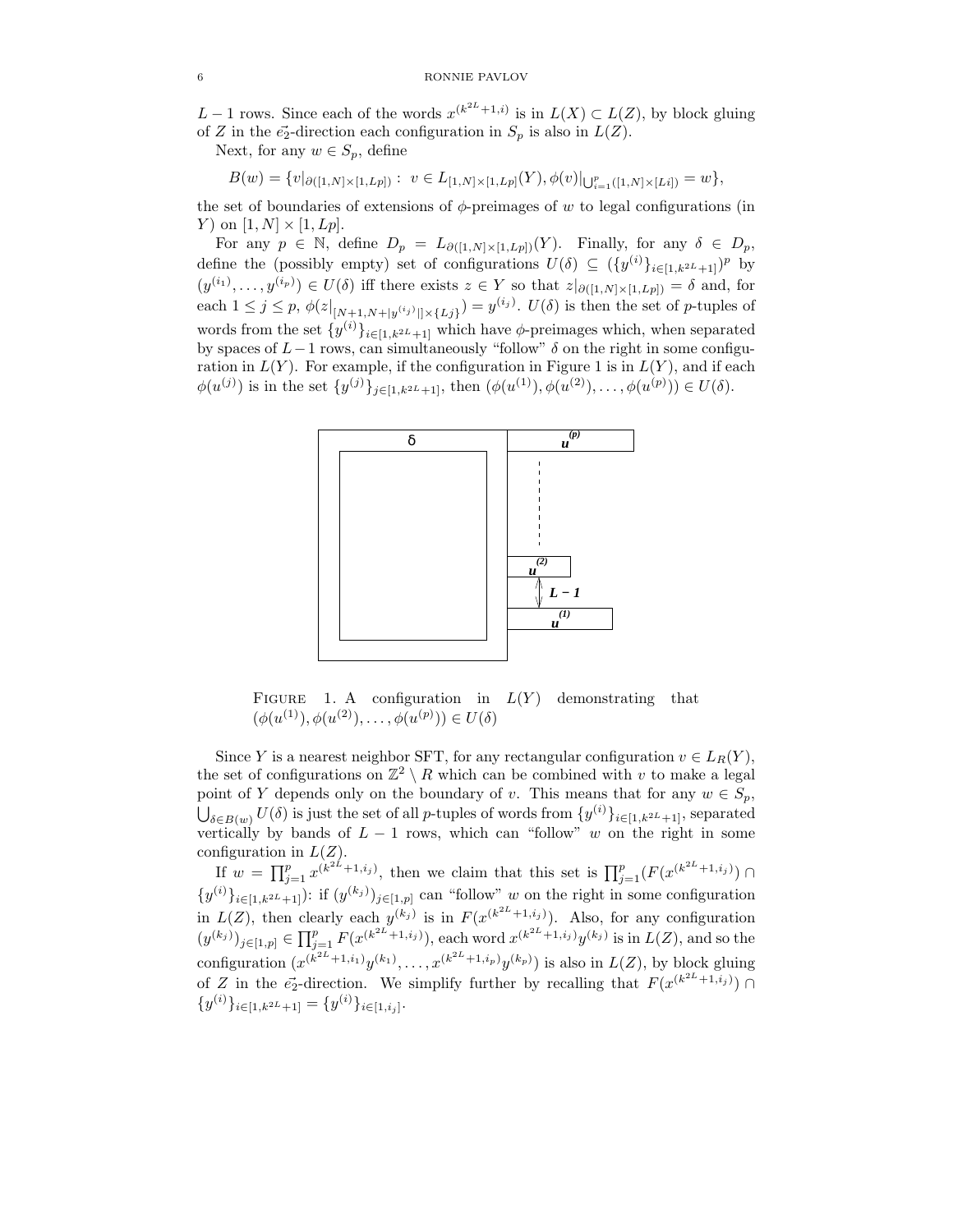Lexicographically order the set of all  $(i_j) \in [1, k^{2L} + 1]^p$ , denoting the rth such p-tuple by  $(i_j^{(r)})$ . We have shown that for any  $r \in [1, (k^{2L} + 1)^p]$ , there exists  $B_r \subseteq D_p \ (B_r = B(\prod_{j=1}^p x^{(k^{2L}+1,i_j^{(r)})}))$  so that  $\bigcup_{\delta \in B_r} U(\delta) = \prod_{j=1}^p \{y^{(i)}\}_{i \in [1,i_j^{(r)}]}$ . Choose any  $r > r' \in [1, (k^{2L} + 1)^p]$ .

Then by the definition of lexicographic order, for some  $j' \in [1, p]$ ,  $i_{j'}^{(r)} > i_{j'}^{(r')}$ , and so the configuration  $(y$  $\binom{i_j^{(r)}}{j}$ <sub> $j \in [1,p]$ </sub> is in  $\prod_{j=1}^p \{y^{(i)}\}_{i \in [1,i_j^{(r)}]} \backslash \prod_{j=1}^p \{y^{(i)}\}_{i \in [1,i_j^{(r')}]}$ . Since r' was arbitrary between 1 and  $r - 1$ , this implies that

$$
\prod_{j=1}^p \{y^{(i)}\}_{i \in [1, i_j^{(r)}]} \setminus \bigcup_{r'=1}^{r-1} \prod_{j=1}^p \{y^{(i)}\}_{i \in [1, i_j^{(r')}]}\neq \varnothing,
$$

which clearly implies that  $B_r \setminus \bigcup_{r'=1}^{r-1} B_{r'} \neq \emptyset$  for all  $r \in [2, (k^{2L} + 1)^p]$ , and  $\mathbf{so}$  $\left|\bigcup_{i=1}^{(k^{2L}+1)^p} B_i\right| \geq (k^{2L}+1)^p$ . Since  $\bigcup_{i=1}^{(k^{2L}+1)^p} B_i \subset D_p$ ,  $|D_p| \geq (k^{2L}+1)^p$ . However, for any p,  $D_p$  consists of configurations in  $L_{\partial([1,N]\times[1,L_p])}(Y)$ , so  $|D_p| \leq$  $k^{|\partial([1,N]\times[1,L_p])|} < k^{2L_p+2N}$ . We then have a contradiction for large enough p, meaning that our original assumption was wrong and Z is not sofic.

The proof for  $d > 2$  is similar, and we leave the details to the reader; the only change is that one must use the block gluing of Z in the  $\vec{e}_2, \ldots, \vec{e}_d$ -directions to create  $(d-1)$ -dimensional grids of words from  $\{y^{(i)}\}_{i\in[1,k^{2L}+1]}$ , separated by distances of  $L-1$ , rather than the one-dimensional "stacks" of  $y^{(i)}$  used when  $d=2.$ 

### 4. Can Theorem 1.1 be strengthened?

It seems very likely that the condition that  $P_{\mathbb{Z}}(Z)$  has no synchronizing word could be weakened, perhaps even to the natural condition that  $P_{\mathbb{Z}}(Z)$  be nonsofic.

Question 4.1. Is it true that if Z is a  $\mathbb{Z}^d$  shift space which is block gluing in directions  $\vec{e_2}, \ldots, \vec{e_d}$  with  $P_{\mathbb{Z}}(Z)$  nonsofic, then Z is nonsofic?

A slightly weaker version of Question 4.1 was posed by Emmanuel Jeandel for  $d = 2: ([9])$ 

Question 4.2. Is it true for any Z shift space X that  $X^{\mathbb{Z}} := \{y \in A^{\mathbb{Z}^2}\}$ : all rows of y are in  $X$  is sofic if and only if X is sofic?

To address this possibility, we will examine the proof of Theorem 1.1 a bit more deeply. (We focus on the  $d = 2$  case treated in detail in the proof, though our analysis can apply to any  $d > 1$ .) The contradiction derived in the proof of Theorem 1.1 (under the assumption that Z was sofic and block gluing in the  $\vec{e}_2$ direction while  $P_{\mathbb{Z}}(Z)$  had no synchronizing word) was essentially a set-theoretic obstruction. Specifically, in the last paragraph of the proof, we essentially showed the following fact:

**Proposition 4.3.** For any  $m$ , there exists n such that for any  $C$ , there exists  $p$ so that there does not exist a collection of  $Cm^p$  sets  ${B_i}_{i \in [1, Cm^p]}$  for which every one of the  $n^p$  different Cartesian products  $\prod_{j=1}^p [1, i_j]$ ,  $i_j \in [1, n]$ , can be written as a union of the form  $\bigcup_{i\in I} B_i$ .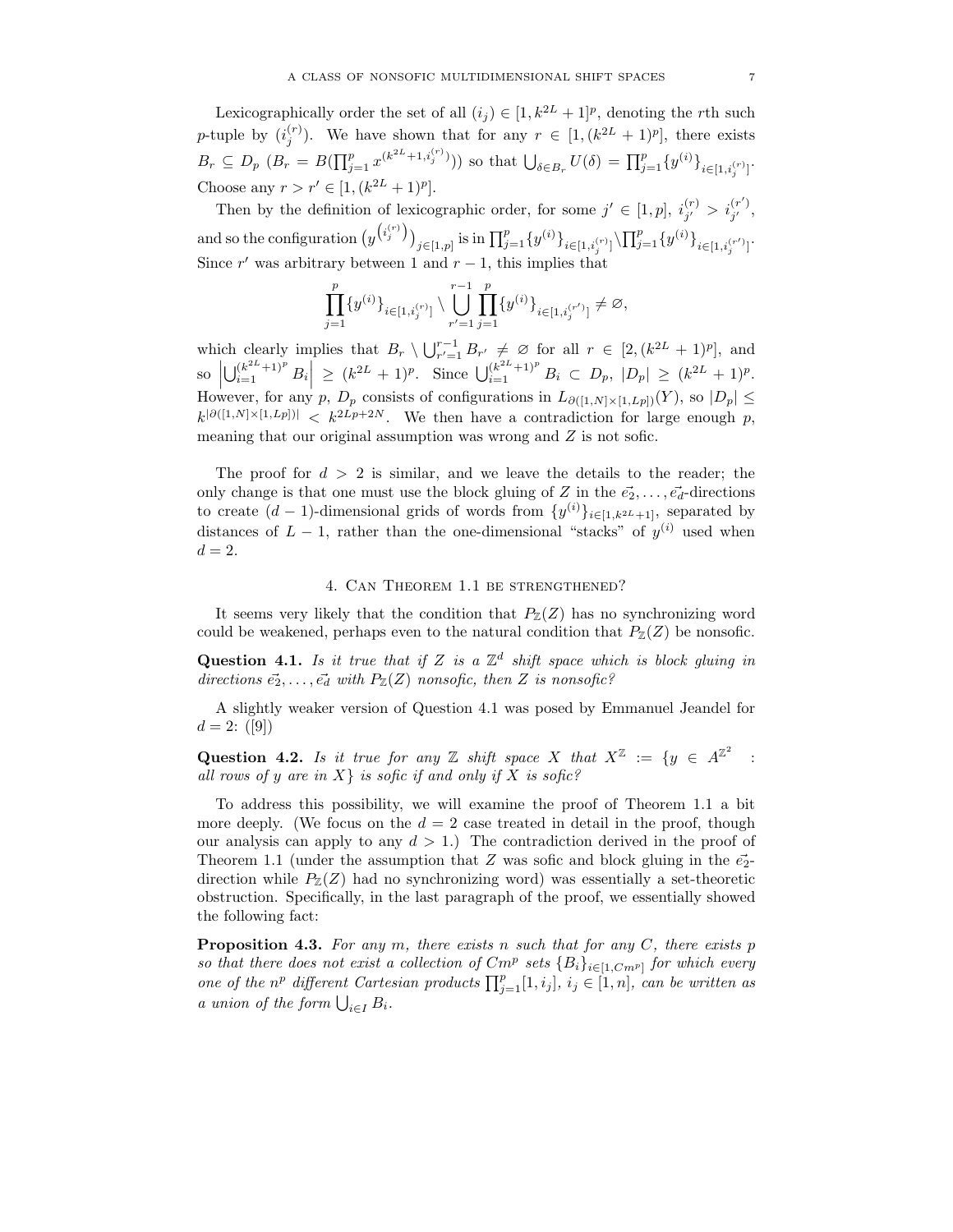#### 8 RONNIE PAVLOV

In our proof, we needed Proposition 4.3 for  $m = k^{2L}$  and  $C = k^{2N}$  (which depended on m), and used  $n = k^{2L} + 1$ . The sets  $B_i$  were the sets  $U(\delta)$ , and the sets  $[1, i_j], i_j \in [1, n]$ , represented intersections of distinct follower sets from  $P_{\mathbb{Z}}(Z)$  with a distinguished collection  $\{y^{(j)}\}$  of words, and were obtained from the assumption that  $P_{\mathbb{Z}}(Z)$  had no synchronizing word. We point out that  $\mathbb Z$  shift spaces with finitely many follower sets are known to be sofic. (See [11] for a proof.) This means that even under the much weaker hypothesis that  $P_{\mathbb{Z}}(Z)$  were nonsofic, we would still get the existence of infinitely many distinct follower sets, and could still attempt to obtain a similar set-theoretic obstruction.

However, we would no longer be able to achieve any particular structure on the sets inside the Cartesian products. The set-theoretic obstruction we would need would look like the following:

**Possible Proposition 1.** For any  $m$ , there exists n such that for any  $C$ , there exists a p so that for ANY distinct finite sets  $A_1, \ldots, A_n$ , there does not exist a collection of  $Cm^p$  sets  ${B_i}_{i \in [1, Cm^p]}$  so that every one of the  $n^p$  different Cartesian products  $\prod_{j=1}^p A_{i_j}$ ,  $i_j \in [1, n]$ , can be written as a union of the form  $\bigcup_{i \in I} B_i$ .

If Possible Proposition 1 were true, then we could strengthen Theorem 1.1 to the case where  $P_{\mathbb{Z}}(Z)$  is only assumed to be nonsofic. Unfortunately, it is not.

**Proposition 4.4.** Possible Proposition 1 is false. Specifically, for every n and p, there exist finite sets  $A_1, \ldots, A_n$  and a collection of  $\lceil \log(n+1) \rceil 8^p$  sets  ${B_i}_{i\in [1, \lceil \log (n+1) \rceil 8^p]}$  so that every one of the n<sup>p</sup> different Cartesian products  $\prod_{j=1}^p A_{i_j}$ ,  $i_j \in [1, n]$  can be written as a union of the form  $\bigcup_{i \in I} B_i$ .

*Proof.* Choose any n and p. For now we assume that n is even. Our sets  $A_i$ ,  $1 \leq i \leq n$ , will be  $[1,n] \setminus \{i\}$ . We will define a collection of sets  $\{B_i\}_{i \in [1,\lceil \log(n+1) \rceil 8^p\}}$ , where each  $B_i$  will be a Cartesian product of sets  $C_j^{(i)}$ ,  $1 \leq j \leq p$ , each of cardinality 0.5n, to be chosen soon. For any  $\vec{i} = (i_1, \ldots, i_p) \in [1, n]^p$ , to show that  $\prod_{j=1}^p A_{i_j}$  is a union of the form  $\bigcup_{i\in I} B_i$ , it suffices to show that for any  $\vec{k} = (k_1, \ldots, k_p) \in [1, n]^p$ with  $k_m \neq i_m$  for all m, there exists  $B_i$  which contains  $\vec{k}$ , but is contained in  $\prod_{j=1}^p A_{i_j} = \prod_{j=1}^p ([1, n] \setminus \{i_j\}).$  Since each  $B_i$  will be chosen to be a Cartesian product, this is equivalent to saying that there is a  $B_i$  containing  $\vec{k}$  but not  $\vec{i}$ . Therefore, to prove the theorem, it suffices to show that for any  $\vec{k}, \vec{i} \in [1, n]^p$  with  $k_m \neq i_m$  for all m, there exists  $B_i = \prod_{i=1}^p C_j^{(i)}$  containing  $\vec{k}$  but not  $\vec{i}$ .

For each  $i \in [1, \lceil \log n \rceil 8^p]$  and  $j \in [1, p]$ , independently choose  $C_j^{(i)} \subset [1, n]$ of cardinality 0.5*n* uniformly at random, and for each  $i \in [1, \lceil \log n \rceil 8^p]$ , define  $B_i = \prod_{j=1}^p C_j^{(i)}$ . Then for any  $\vec{k}, \vec{i} \in [1, n]^p$  with  $k_m \neq i_m$  for all m, the probability that a specific  $B_i$  contains  $\vec{k}$  but not  $\vec{i}$  is exactly  $4^{-p}$ . Since the  $B_i$  are independently chosen, the probability that none of the  $B_i$  has this property is  $(1 - 4^{-p})^{\lceil \log n \rceil 8^p}$  $(1-4^{-p})^{(4^p)\lceil \log n \rceil 2^p} < e^{-2^p \log n} = n^{-2^p}$ . But then by summing over all choices for  $\vec{k}$  and  $\vec{i}$ , the probability that there exist any choices of  $\vec{k}$  and  $\vec{i}$  so that none of the  $B_i$  contains  $\vec{k}$  but not  $\vec{i}$  is less than 1, meaning that with nonzero probability, every product  $\prod_{j=1}^p A_{i_j}$  can be written as a union of the form  $\bigcup_{i\in I} B_i$ . Since this happens with nonzero probability, there must be some choice of the  $B_i$  for which it does happen, completing the proof for even  $n$ .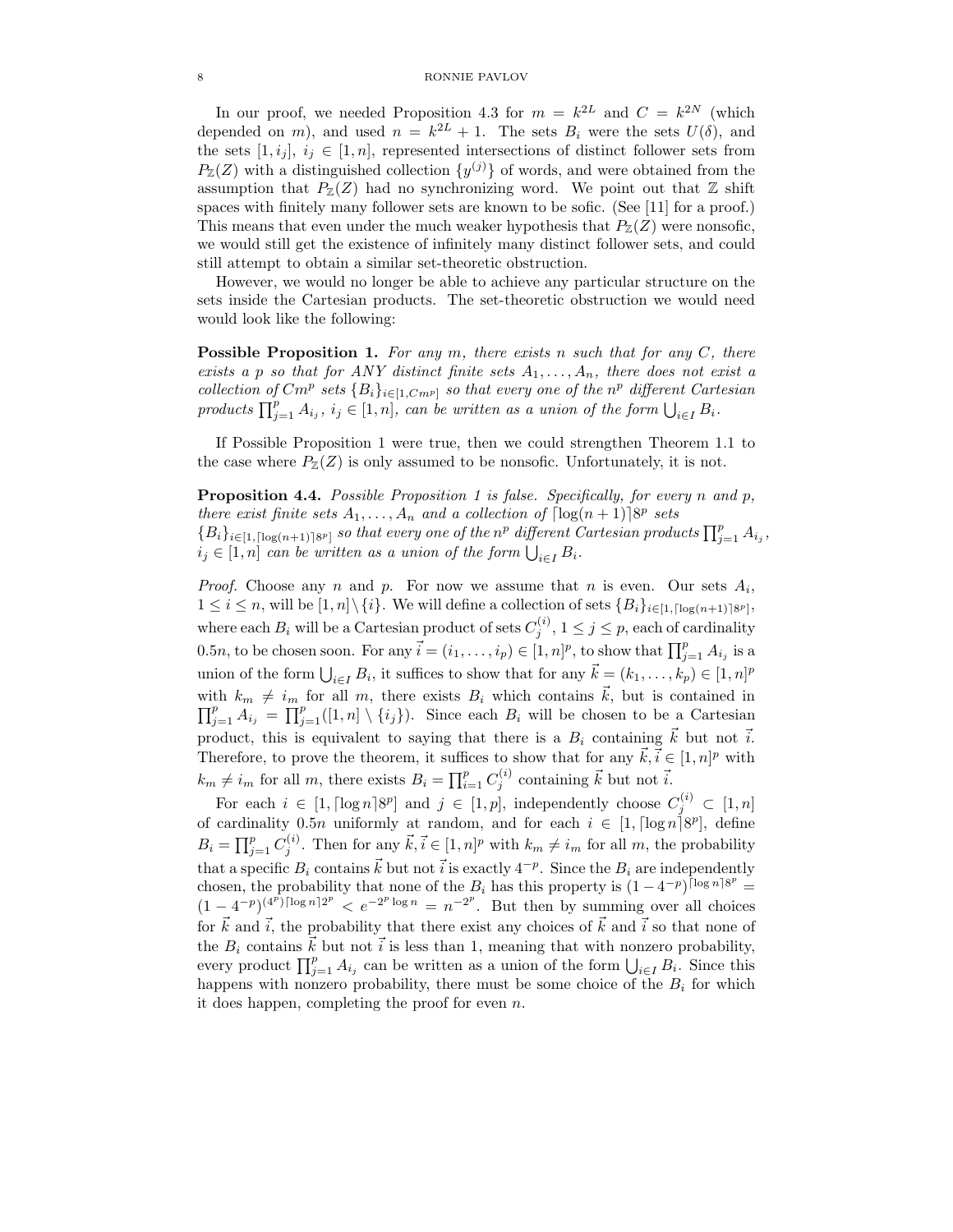If *n* is odd, then  $n+1$  is even, and so there are  $\lceil \log(n+1) \rceil 8^p$  sets  $B_i \subseteq [1, n+1]^p$ such that all products  $\prod_{j=1}^p A_{i_j}$ ,  $1 \leq i_j \leq n+1$ , can be written as unions of the form  $\bigcup_{i\in I} B_i$ . Restricting each  $B_i$  to  $[1, n]^p$  gives a collection of size at most  $\lceil \log(n+1) \rceil 8^p$ satisfying the conditions of the theorem.

This provides a contradiction to Possible Proposition 1 for  $m = 8$  and C always chosen to be  $\lceil \log(n + 1) \rceil$ .

Of course this does not by itself preclude extending Theorem 1.1 to the general nonsofic case, since the specific case  $A_i = [1, n] \setminus \{i\}$  might never occur as intersections of follower sets with a collection  $\{y^{(j)}\}$  of words. Unfortunately, there is at least one example of a nonsofic subshift whose follower set structure is of this form.

**Example 4.5.** Define the reverse context-free shift X on the alphabet  $\{a, b, c\}$  by the forbidden configurations  $\mathcal{F} = \{ca^n b^n c\}_{n \in \mathbb{N}}$ . Then the following are descriptions of all follower sets of  $X$ : (we describe the complements of the follower sets, as it is more concise)

$$
(F(\varnothing))^c = \varnothing,
$$
  
\n
$$
(F(ca^i))^c = \{a^j b^{i+j}c \dots : j \ge 0\} \text{ for any } i \ge 0,
$$
  
\n
$$
(F(ca^ib^j))^c = \{b^{i-j}c \dots \} \text{ for any } i \ge 0 \text{ and } j \le i.
$$

X has infinitely many follower sets, so it is nonsofic. However, the word  $c$  is synchronizing for X, and so Theorem 1.1 does not let us show that  $X^{\mathbb{Z}}$  is nonsofic.

We note that for any two unequal follower sets  $F(u) \neq F(u')$  in X,  $(F(u))<sup>c</sup> \cap$  $(F(u'))^c = \emptyset$ . This means that we are essentially in the "bad situation" from Proposition 4.4; for any collections  $\{F(x^{(k)})\}$  of distinct follower sets and  $\{y^{(j)}\}$  of words in  $L(X)$ , each intersection  $A_k := F(x^{(k)}) \cap \{y^{(j)}\}$  is of the form  $\{y^{(j)} : j \in$  $[1, n] \setminus J_k$ , where the sets  $J_k$  are pairwise disjoint. This allows for the construction of a collection of at most  $(2p \log(n+1))4^p$  sets for which each product  $\prod_{j=1}^p A_{i_j}$  is a union of the form  $\bigcup_{i\in I} B_i$ ; simply take the collection  $\{B_i\}$  from Proposition 4.4, and identify each  $k \in [1, n]$  with the entire set  $\{y^{(j)} : j \in J_k\}$ . (If the union of all  $J_k$  is a proper subset of  $[1, n]$ , then simply add to each  $B_i$  the set of p-tuples  $(y^{(j_1)},...,y^{(j_p)})$  in which one of the  $y^{(j_m)}$  is not in any  $J_k$ .)

At the moment, we do not see how to extend the ideas in the proof of Theorem 1.1 to address the case where  $P_{\mathbb{Z}}(Z)$  is only assumed to be nonsofic, or even the specific case where  $P_{\mathbb{Z}}(Z)$  is the reverse context-free shift. One idea would be to show some additional properties about the sets  $U(\delta)$  so that a weaker version of Possible Proposition 1, where the sets  $B_i$  are assumed to have these additional properties, is true. (For instance, the sets  $B_i$  constructed in the proof of Proposition 4.4 were all products; perhaps the  $U(\delta)$  are far from being products in some sense, and perhaps a version of Possible Proposition 1 where the sets  $B_i$  are assumed to be far from being products in this sense is true.) However, the same phenomena behind the usual undecidability issues for  $\mathbb{Z}^d$  SFTs might make it very difficult to get such explicit information about the sets  $U(\delta)$ .

 $\Box$